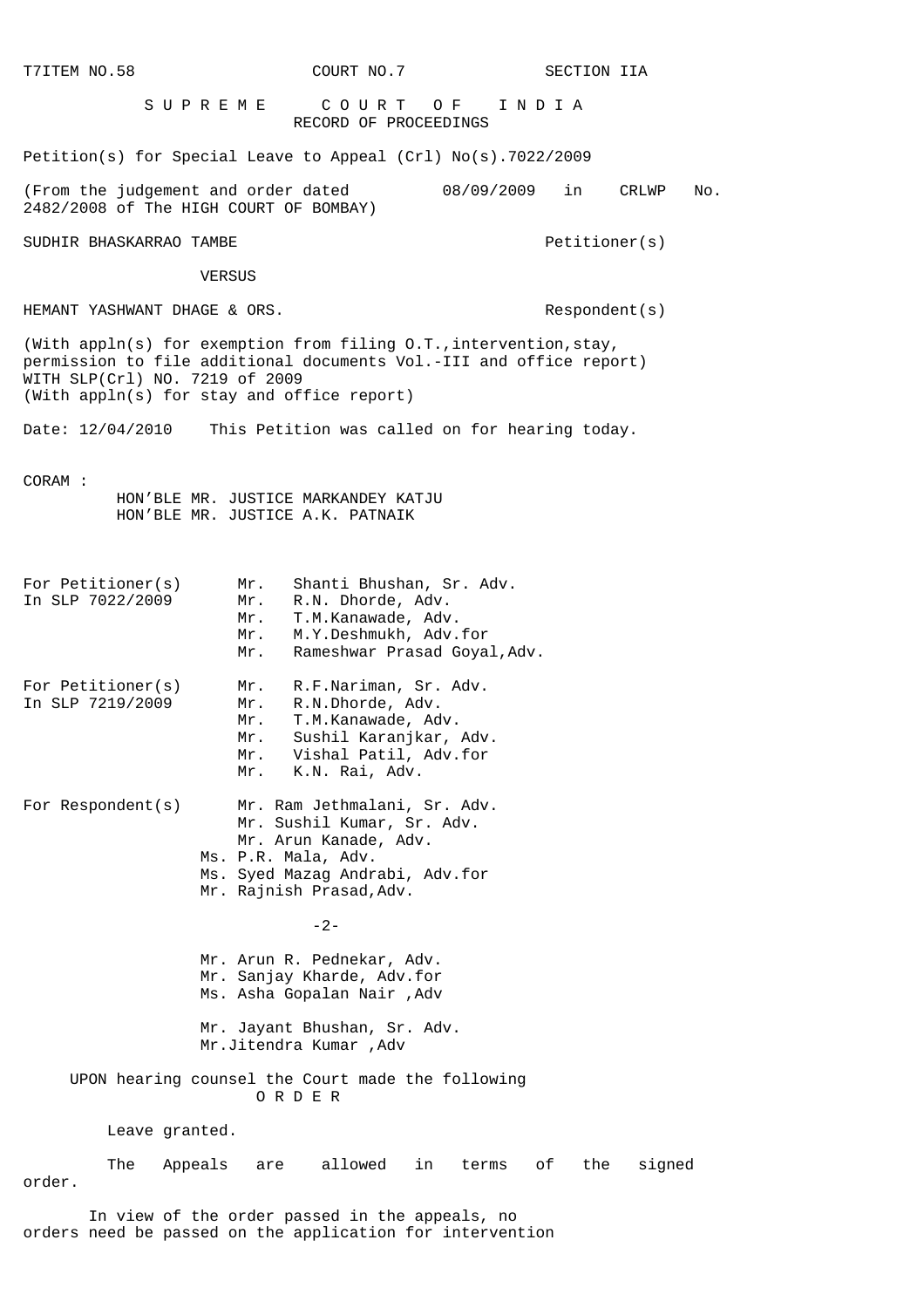(Parveen Kr. Chawla) (Indu Satija) Court Master Court Master [signed order is placed on the file] IN THE SUPREME COURT OF INDIA CRIMINAL APPELLATE JURISDICTION CRIMINAL APPEAL NO.766 OF 2010 (Arising from SLP(Crl.) No.7022/2009) Sudhir Bhaskarrao Tambe ..Appellant versus Hemant Yashwant Dhage & Others ..Respondents **WITH**  CRIMINAL APPEAL NO. 767 OF 2010 (Arising from SLP(Crl.) No.7219 of 2009) O R D E R Leave granted. These Two Appeals have been filed against the common impugned judgment of the High Court of Bombay dated September 08, 2009. The facts in detail have been set out in the impugned judgment and hence we are not repeating the same here. By the impugned order, the Bombay High Court has, in paragraph 9 of its order, changed the Investigating Officer and appointed a Special Investigating Officer to investigate into the alleged offence. This Court has held in Sakiri Vasu vs. State of U.P. & Others, reported in AIR 2008 SC 907, that if a person has a grievance that his F.I.R. has not been registered by the police, or having been registered, proper investigation is not being done, then the remedy of the aggrieved person is -2-

and it is disposed of accordingly.

not to go to the High Court under Article 226 of the Constitution of India, but to approach the concerned Magistrate under Section 156(3), Cr.P.C.. If such an application under Section 156(3), Cr.P.C. is made and the Magistrate is, prima facie, satisfied, he can direct the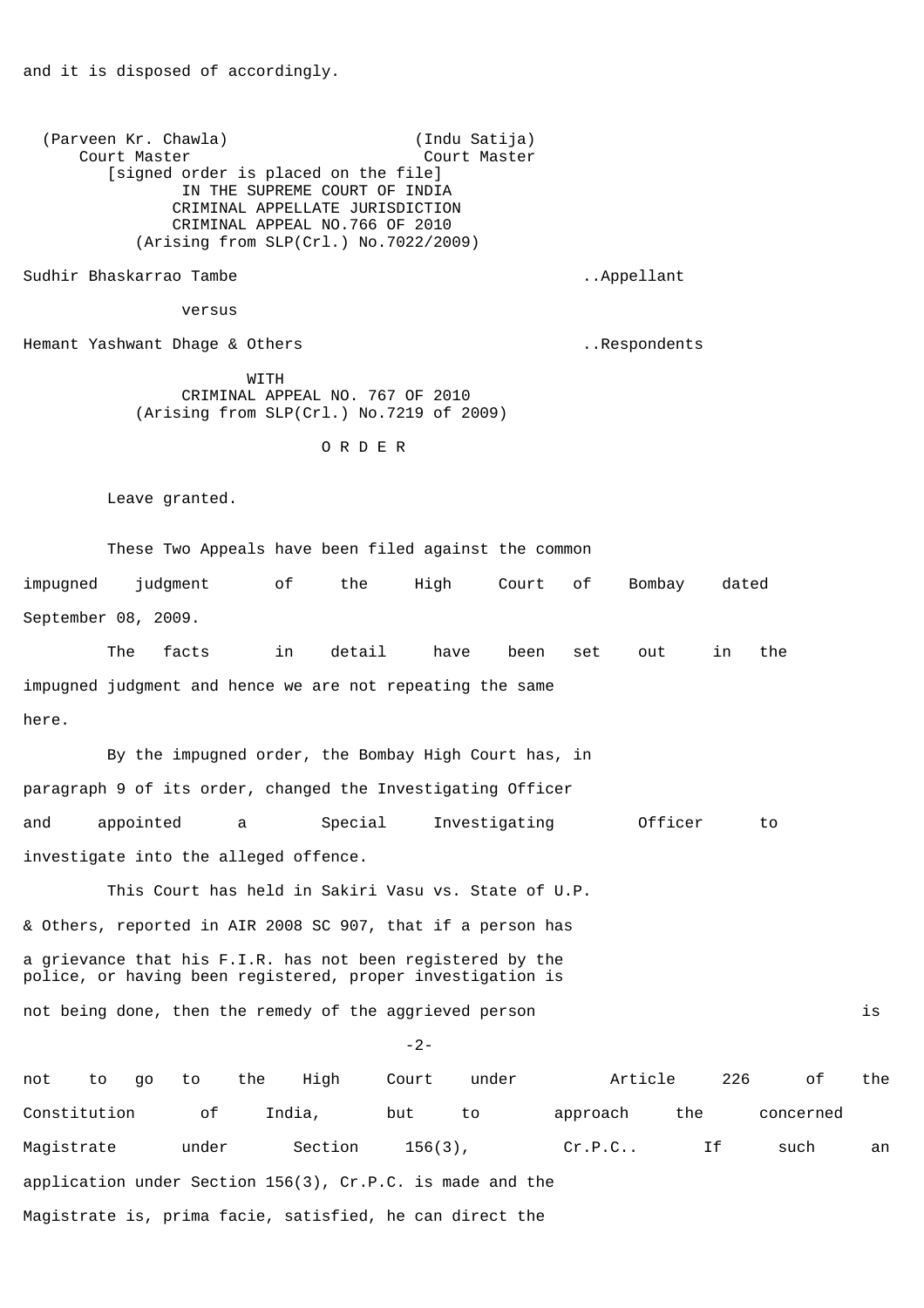F.I.R. to be registered, or if it has already been registered, he can direct proper investigation to be done which includes in his discretion, if he deems it necessary, recommending change of the Investigating Officer, so that a proper investigation is done in the matter. The matter we have said this in Sakiri Vasu's case because what we have found in this country is that the High Courts have been flooded with writ petitions praying for registration of the first information report or praying for a proper investigation. We are of the opinion that if the High Courts entertain such writ petitions, then they will be flooded with such writ petitions and will not be able to do any other work except dealing with such writ petitions. The set of the set of the Hence, we have held that the complainant must avail of his alternate remedy to approach the concerned Magistrate under Section 156(3), Cr.P.C. and if he does so, the Magistrate will ensure, if prima facie he is satisfied, registration of the first information report and also ensure a proper

-3-

investigation in the matter, and he can also monitor the investigation.

 In view of the settled position in Sakiri Vasu's case(supra), the impugned judgment of the High Court cannot be sustained and is hereby set aside. The concerned Magistrate is directed to ensure proper investigation into the alleged offence under Section 156(3), Cr.P.C. and if he deems it necessary, he can also recommend to the S.S.P./S.P. concerned change of the Investigating Officer, so that a proper investigation is done. The Magistrate can also monitor the investigation, though he cannot himself investigate (as investigation is the job of the police). Parties may produce any material they wish before the concerned Magistrate. The learned Magistrate shall be uninfluenced by any observation in the impugned order of